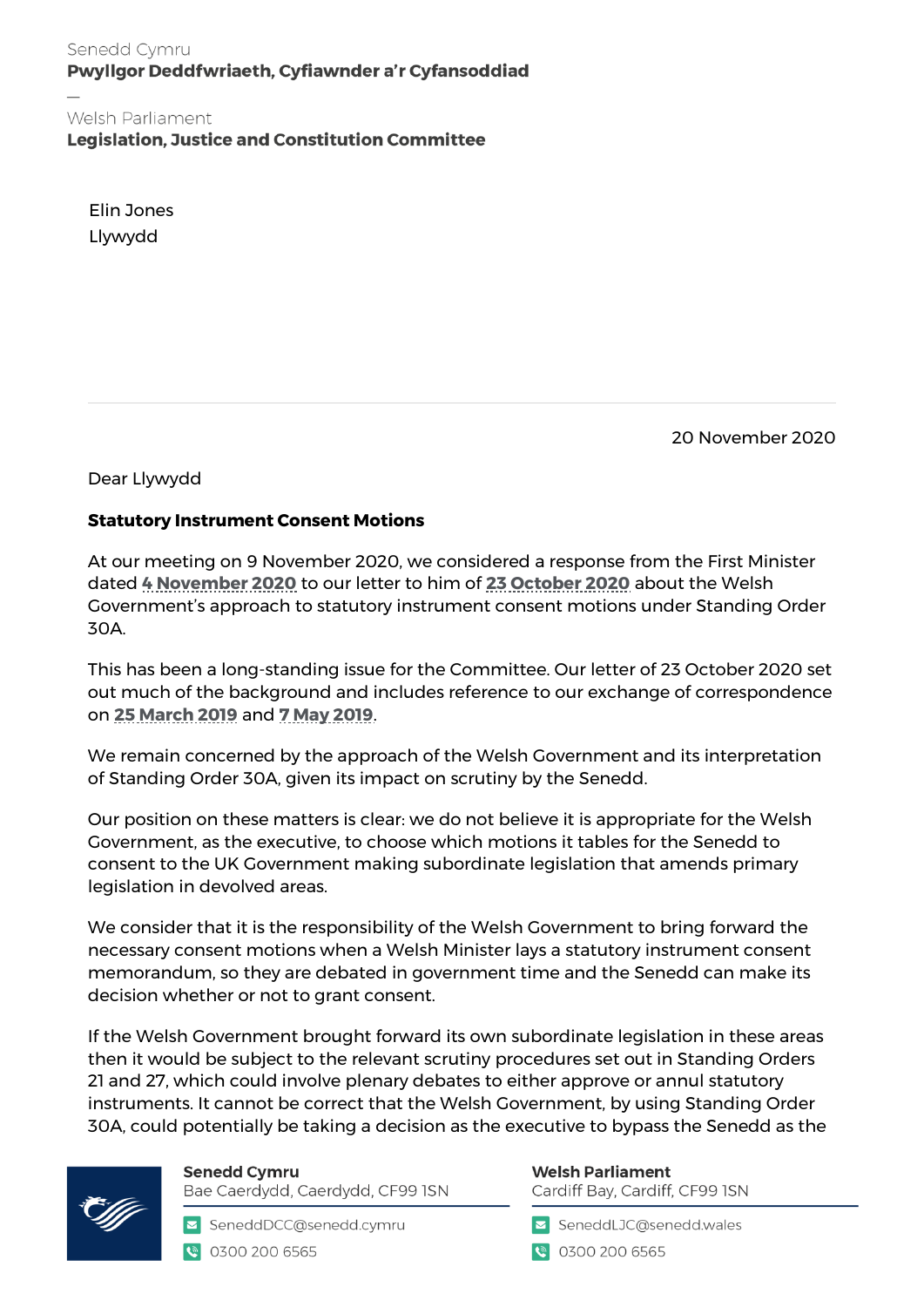legislature from exercising any scrutiny function. The *quid pro quo* is that in making use of Standing Order 30A (meaning that the UK Government is legislating in devolved areas), the Welsh Government tables a motion to seek the Senedd's endorsement for this approach. In our view, we cannot see how there would be any circumstances or any good reason why the Welsh Government should not table a motion. We recognise that consenting to the UK Government legislating in devolved areas can, at times, be appropriate; but tabling a motion for debate is a crucial part of the consent process and provides that the final decision is a matter for the Senedd. Without a motion being tabled, the process becomes one of executive consent by default, rather than parliamentary consent.

The First Minister's letter repeats the view that Members of the Senedd may table the relevant motion. The onus should not be on a backbench Member of the Senedd to table such a motion when it is the Welsh Government, as the executive, that has instigated and taken the decision on how to legislate. The Welsh Government's decision not to legislate itself in a devolved area should be subject to scrutiny in government time, not time allocated for non-government business.

Furthermore, we consider the Welsh Government's arguments on this point to be flawed, given the view expressed in your letter of 25 May 2019 regarding the intention of Standing Order 30A, which we repeated in our letter to the First Minister of 23 October 2020,

We also disagree with the First Minister when he says in his letter:

It has become clear there is very little appetite for detailed debate in the chamber for what are usually technical measures. Consequently, and not least because plenary time is at a premium, we propose no longer routinely to table such motions for debate.

It is not for the executive to determine the appetite for scrutiny, the extent to which legislation is technical or to suggest that the legislature does not have the capacity to legitimately scrutinise the executive's actions (a view that is influenced by the executive's own interpretation of Standing Order 30A).

We accept that there are many important issues to be debated in plenary but we do not accept the argument that debates on statutory instrument consent motions are an inappropriate use of the Senedd's time. They replace the scrutiny of regulations that would otherwise be undertaken by the Senedd and the length of debate they attract is a matter for Standing Orders and Members of the Senedd to determine.

The approach being adopted by the Welsh Government is particularly concerning when such subordinate legislation made by UK Ministers confers functions on reserved authorities, the effect of which represents a restriction on the Senedd's legislative competence.

To illustrate our frustration with the approach being adopted, at our meeting on 9 November 2020, we considered a letter from the Welsh Government dated 6 November 2020 in relation to The Public Procurement (Amendment etc.) (EU Exit) Regulations